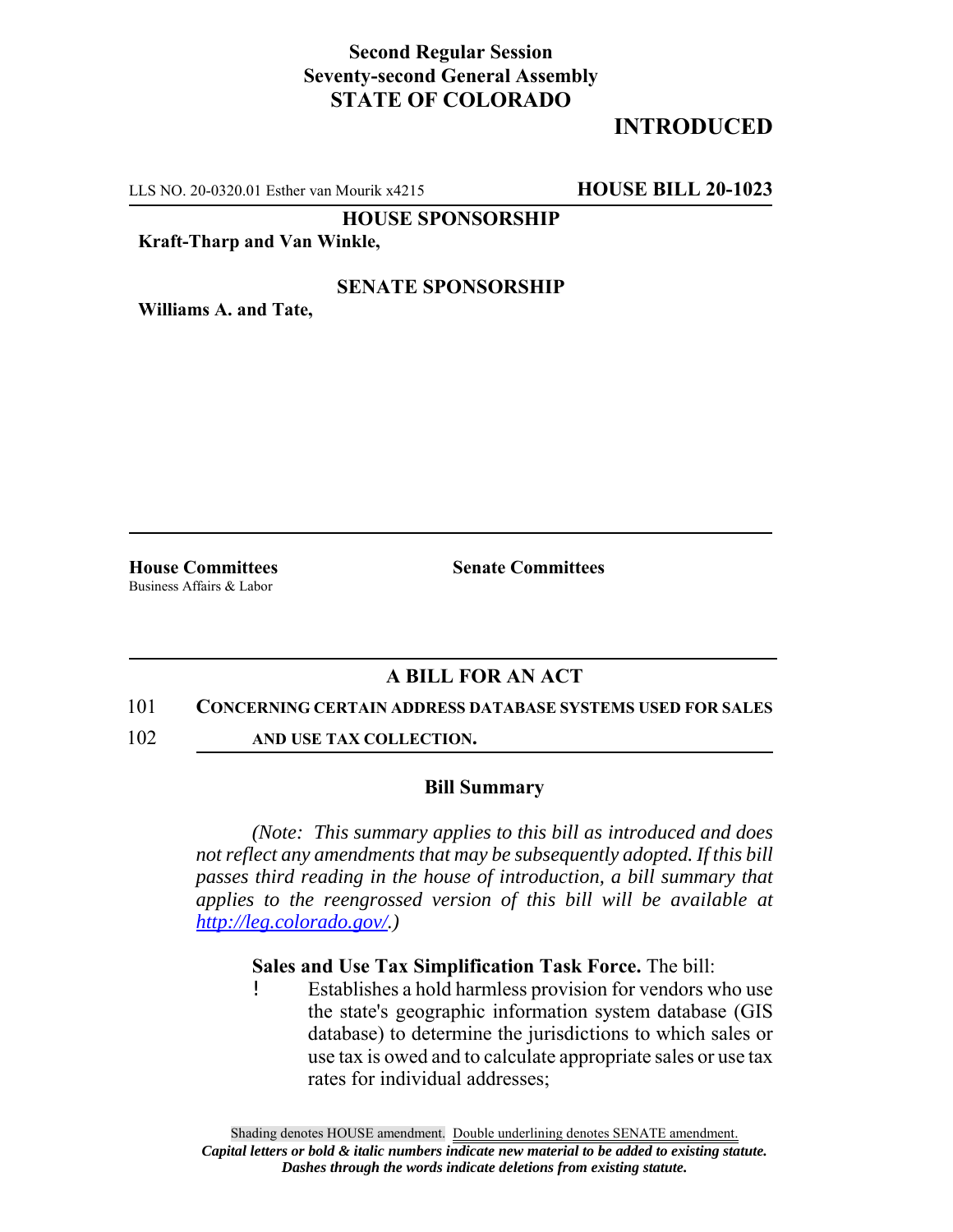- ! Requires the department of revenue to notify vendors when the GIS database is online, tested, and verified in writing by the department of revenue to be operational, supported, and available for use;
- ! Requires the department of revenue to ensure that the GIS database data is at least 95% accurate based on a statistically valid sample of addresses from the database, or based on another acceptable method of proving accuracy;
- ! Requires the executive director of the department of revenue to promulgate rules for the administration and use of the GIS database;
- ! Specifies that the statutory section regarding certified address location databases used for collecting and remitting sales and use tax is repealed 90 days after the date that the revisor of statutes is notified by the department of revenue that a geographic information system that meets the defined scope of work set forth in the request for solicitation is online, tested, and verified in writing by the department of revenue to be operational, supported, and available for use; and
- ! Requires the department of revenue to notify the revisor of statutes no later than 15 days after such a system is online, tested, and verified in writing by the department of revenue to be operational, supported, and available for use.
- 1 *Be it enacted by the General Assembly of the State of Colorado:*
- 2 **SECTION 1.** In Colorado Revised Statutes, **add** 39-26-105.2 as
- 3 follows:

 **39-26-105.2. Remittance of tax - GIS - vendor held harmless - requirements of GIS database - rules - definition.** (1) FOR PURPOSES OF THIS SECTION, "GIS DATABASE" MEANS THE GEOGRAPHIC INFORMATION SYSTEM DATABASE THAT THE DEPARTMENT OF REVENUE OWNS AND MAINTAINS, THAT MEETS THE DEFINED SCOPE OF WORK SET FORTH IN THE REQUEST FOR SOLICITATION, AND IS PROVIDED TO VENDORS TO DETERMINE THE JURISDICTIONS TO WHICH TAX IS OWED AND TO CALCULATE APPROPRIATE SALES AND USE TAX RATES FOR INDIVIDUAL ADDRESSES.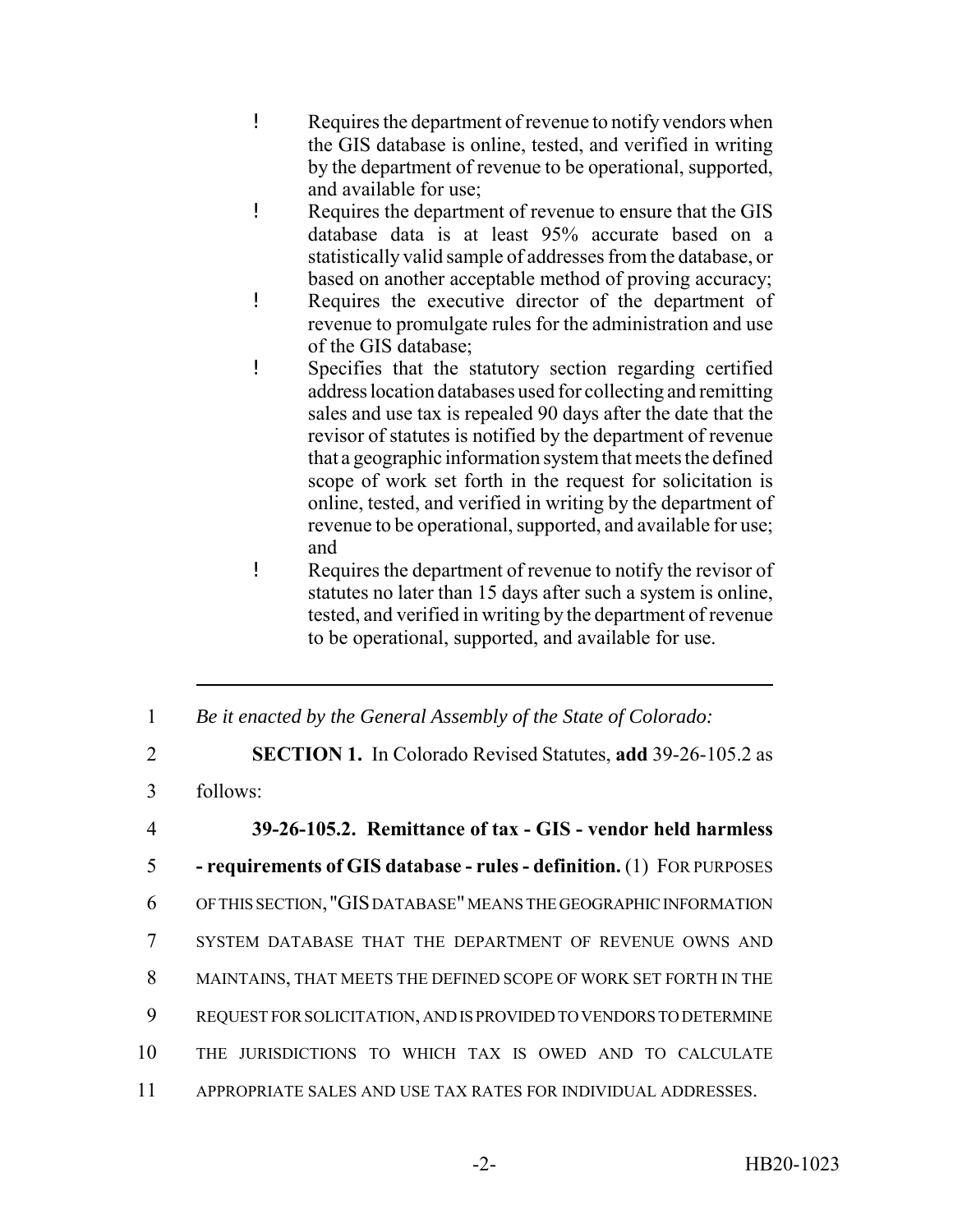(2) THE DEPARTMENT OF REVENUE SHALL IMMEDIATELY NOTIFY VENDORS WHEN THE GIS DATABASE IS ONLINE, TESTED, AND VERIFIED IN WRITING BY THE DEPARTMENT OF REVENUE TO BE OPERATIONAL, SUPPORTED, AND AVAILABLE FOR USE.

 (3) ANY VENDOR THAT COLLECTS AND REMITS SALES TAX TO THE DEPARTMENT OF REVENUE AS PROVIDED BY LAW MAY USE THE GIS DATABASE. ANY VENDOR THAT DIRECTLY USES THE DATA CONTAINED IN THE GIS DATABASE, OR USES DATA FROM A THIRD-PARTY DATABASE THAT IS VERIFIED TO USE THE MOST RECENT INFORMATION PROVIDED BY THE GIS DATABASE, TO DETERMINE THE JURISDICTIONS TO WHICH TAX IS OWED IS HELD HARMLESS FOR ANY TAX, CHARGE, OR FEE LIABILITY TO ANY TAXING JURISDICTION THAT OTHERWISE WOULD BE DUE SOLELY AS A RESULT OF AN ERROR OR OMISSION IN THE GIS DATABASE DATA.

14 (4) THE DEPARTMENT OF REVENUE SHALL ENSURE THAT THE GIS DATABASE DATA IS AT LEAST NINETY-FIVE PERCENT ACCURATE BASED ON A STATISTICALLY VALID SAMPLE OF ADDRESSES FROM THE DATABASE, OR BASED ON ANOTHER ACCEPTABLE METHOD OF PROVING ACCURACY.

18 (5) THE EXECUTIVE DIRECTOR OF THE DEPARTMENT OF REVENUE SHALL PROMULGATE RULES FOR THE ADMINISTRATION OF THIS SECTION. SUCH RULES MUST BE PROMULGATED IN ACCORDANCE WITH ARTICLE 4 OF TITLE 24.

 **SECTION 2.** In Colorado Revised Statutes, 39-26-105.3, **add** (8) as follows:

 **39-26-105.3. Remittance of tax - electronic database - vendor held harmless - repeal.** (8) THIS SECTION IS REPEALED, EFFECTIVE NINETY DAYS AFTER THE DATE THAT THE REVISOR OF STATUTES IS NOTIFIED BY THE DEPARTMENT OF REVENUE THAT A GEOGRAPHIC